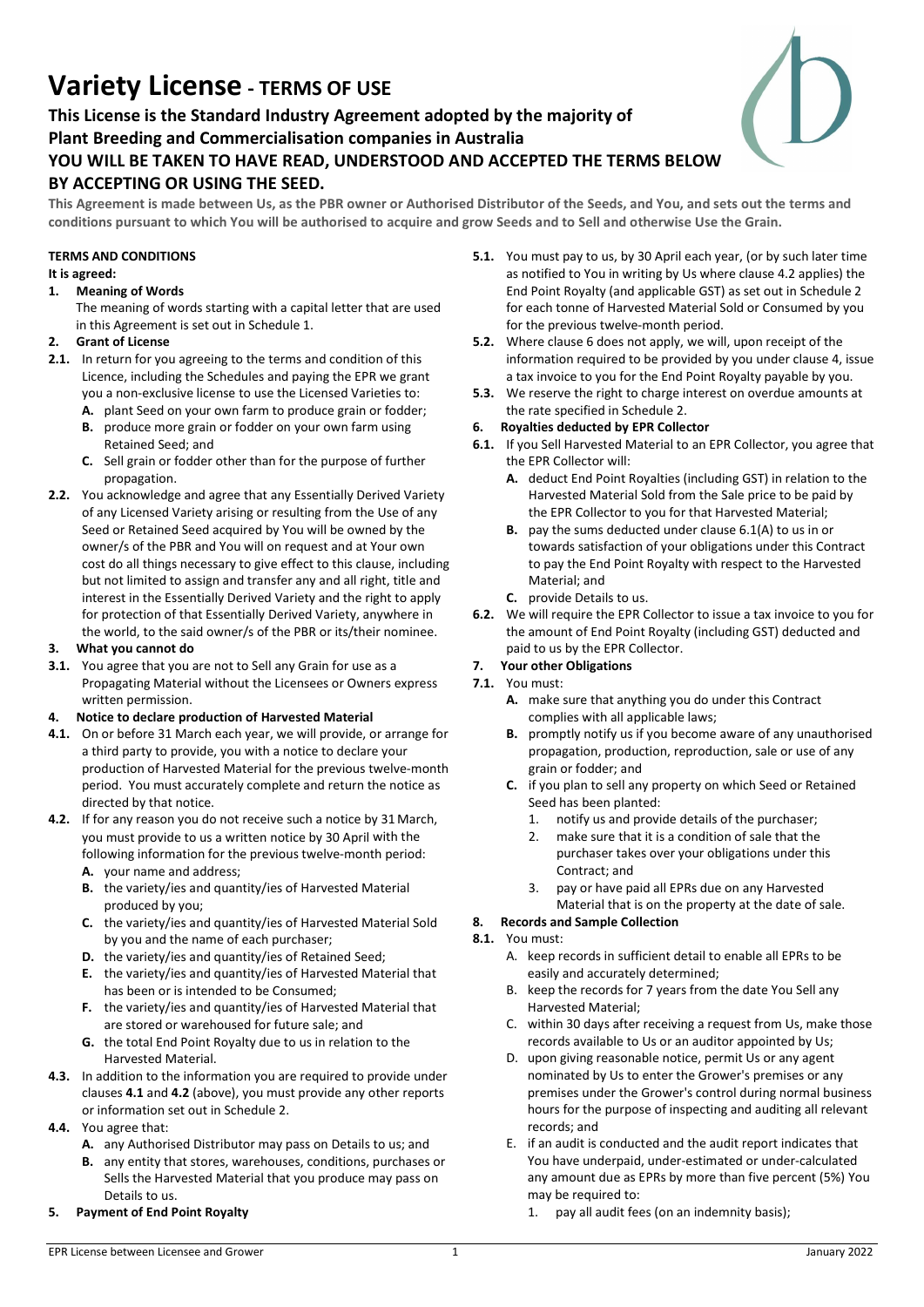- 2. pay the full amount of any shortfall (inclusive of any GST or other taxes owing on such amount); and
- 3. pay interest on the amount of EPR owing at the rate outlined in Schedule 2 Item 3. Interest which shall be charged from the 1st April in the year EPR's owing were normally required to be paid.
- 8.2. If any audit shows that you have overpaid us by more than 5% we will credit the overpayment against future payments.

## 8.3. The Grower agrees that:

upon giving reasonable notice to the Grower We or an agent nominated by Us may collect images and/or samples of the Grower's plants and grain either on farm or at point of delivery (without notice) for the purpose of examining and verifying the variety.

## 9. Promises and exclusions

- 9.1. We warrant that:
	- A. we have all rights necessary to grant you the permission and License contained in clause 2; and
	- B. the Seed you buy from us or an Authorised Distributor will be unencumbered and will not be subject to any obligations to anyone else unless We have told you about those obligations.
- 9.2. Except to the extent provided in clause 9.1 (above), We exclude all terms, conditions and promises implied by custom, the general law or statute, except any promises that cannot be excluded by Law.
- 10. Liability
- 10.1. You:
	- A. acknowledge that you Use the Licensed Varieties at your own risk;
	- B. indemnify us against all Loss incurred by us and resulting from your Use of any Seed, Retained Seed or Harvested Material or any breach of this Contract.
- 10.2. If we contribute to any Loss which we have asked you to pay under clause 10.1, then you don't have to pay us for the portion of the Loss that we contributed to.
- 10.3. Except to the extent provided under non-excludable or unavoidable Law, We exclude all liability for any special, indirect or consequential damages arising out of Your Use or dealings with any Seed, Retained Seed or Harvested Material.

#### 11. Dispute resolution

- 11.1. The Parties shall without delay and in good faith attempt to resolve any Dispute within thirty (30) days of the date one Party notifies the other in writing of the dispute.
- 11.2. Any dispute or difference arising out of or in connection with this Contract will be submitted to an expert in accordance with, and subject to, The Institute of Arbitrators & Mediators Australia Expert Determination Rules.

#### 12. Term

This Contract takes effect from the date on which you accept or Use any Seed and, subject to clause 13, continues in relation to each Licensed Variety until it is terminated by the variety owner and/or licensee.

## 13. Rights to end Contract

- 13.1. Either of us may end this Contract immediately by giving notice to the other if the other:
	- A. breaches any provision of this Contract and fails to fix the breach within 30 days after receiving notice asking it to do so; or
	- B. breaches a provision of this Contract where that breach cannot be fixed.
- 13.2. We may end this Contract immediately by giving notice to you if you are unable to pay any of your debts (including EPRs) as and when they become due.
- 13.3. This Contract terminates automatically with respect to a particular Licensed Variety if we lose the right to grant the License in respect of that Licensed Variety.

# 14. At the end of Contract

At the end of this Contract:

- A. the License ends;
- B. you must pay the EPR Collector or us any amounts outstanding;
- C. except as provided under clause 14 (D) you must promptly:
	- 1. Sell or destroy all Harvested Material;
	- 2. destroy all Seed; and
	- 3. destroy all Retained Seed or Sell the Retained Seed other than for further propagation and pay the applicable EPR on the Harvested Material and the Retained Seed Sold.
- D. you may grow out any crop planted at the end of this Contract and Sell or Consume the Harvested Material from that crop and must pay EPR on that Harvested Material, but you must not plant any new crops using the Harvested Material;
- E. the following clauses continue, along with any other clause intended to continue after this Contract ends: clauses 8 (Records and Sample Collection), 9 (Promises and Exclusions), 10 (Liability) and this clause; and
- F. accrued rights and remedies are not affected.

### 15. Notices

- 15.1. Any notices under this Contract must be in writing and must be given in accordance with clauses 15.2 and 15.3.
- 15.2. A notice given in accordance with this clause will be deemed received:
	- A. if left at the recipient's address, on the date of delivery;
	- B. if sent by prepaid post, 10 days after the date of posting unless it is in fact received earlier, in which case, on the date of receipt;
	- C. if sent by fax, when the sender's facsimile system generates a message confirming successful transmission of the total number of pages of the notice; or
	- D. when posted to our website and/or posted to the Variety Central website (www.varietycentral.com.au).
- 15.3. Only matters of a general nature relating to more than one grower may be the subject of a notice given in the manner described in 15.2(D) above. Notices given to individual growers must be addressed to the relevant contact person in Schedule 2 or to the address provided by the Authorised Distributor or EPR Collector.

## 16. Waiver

The failure of either of us at any time to insist on performance by the other of any obligation under this Contract is not a waiver of any right to claim damages for breach of that obligation unless we acknowledge in writing that the failure is a waiver.

#### 17. Amendment

We may change the terms of this Contract by giving you at least 30 days notice.

If we change EPR rates we must notify you by October 1st in order for the change to take effect in the following Calendar Year.

#### 18. Severability

If part or all of any clause of this Contract is illegal or unenforceable it will be severed from this Contract and will not affect the continued operation of the remaining provisions.

#### 19. Assignment

Except to the extent necessary to comply with clause 7(C)(2), you must not assign or transfer or attempt to assign or transfer any obligation or right arising out of this Contract, without our written consent.

#### 20. Entire Contract

This Contract and schedules records the entire Contract between each of us and supersedes all earlier agreements and representations by either of us.

#### 21. Governing Law

This Contract will be governed by the Governing Law as stipulated in Schedule 2, and the Courts of that State or Territory will have jurisdiction over all matters arising under it.